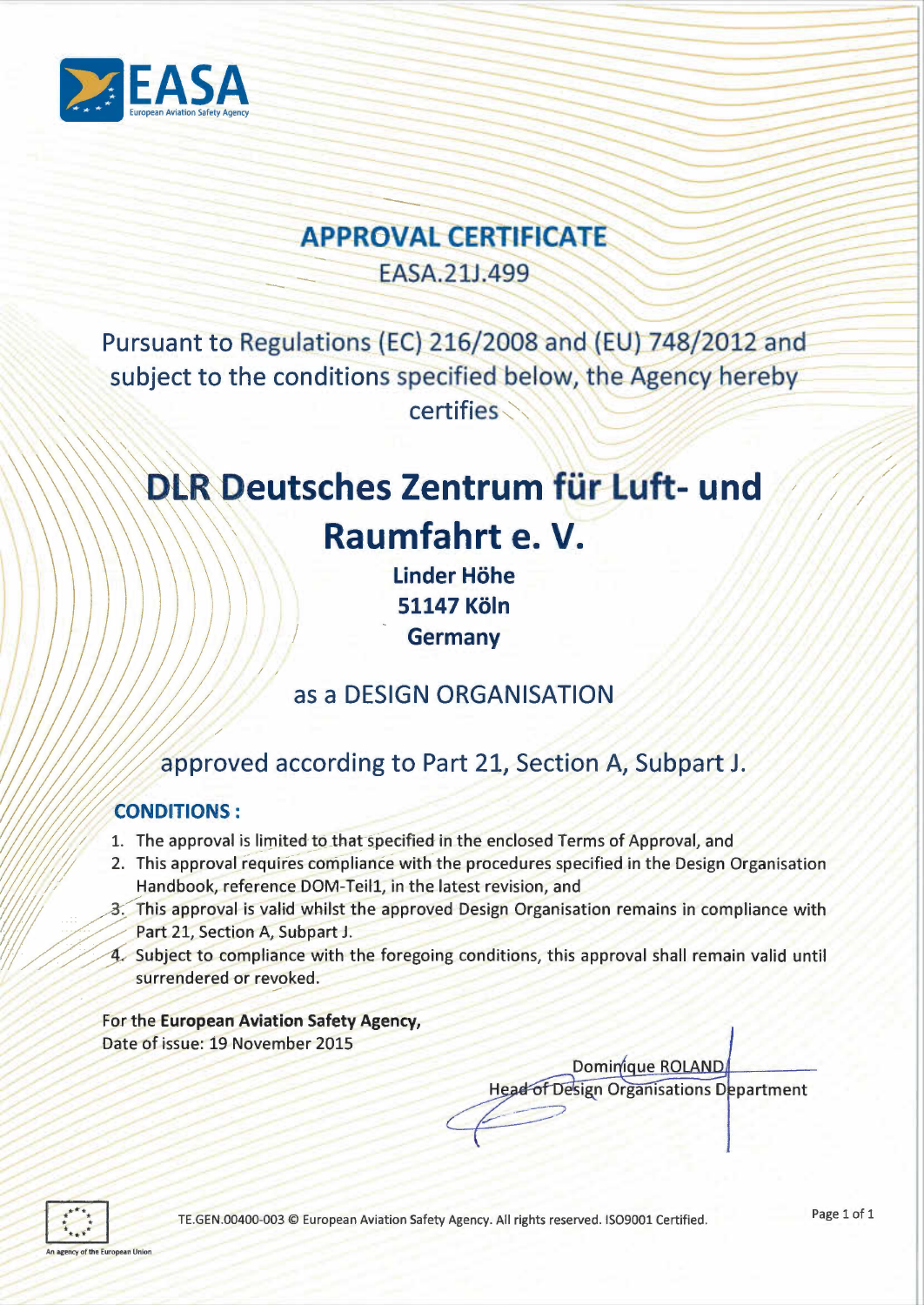

DLR Deutsches Zentrum für Luftund Raumfahrt e.V.

Issue 4, 23/02/2018

**Terms of Approval Design Organisation Approval Certificate FASA 211.499** 

#### **Scope of work**  $\mathbf{1}$

The holder of the Design Organisation Approval is entitled to design in accordance with the applicable typecertification basis, operational suitability data certification basis and environmental protection requirements as defined in Annex A.

#### $\overline{\mathbf{2}}$ **Privileges**

- The holder of this design organisation approval shall be entitled to perform design activities under  $|a|$ Part21 and within its scope of approval.
- Subject to 21.A.257(b), the Agency shall accept without further verification compliance documents  $\mathbf{b}$ submitted/by the holder of this design organisation approval for the purpose of obtaining, as per  $(21.A.263(b))$ 
	- the approval of flight conditions required for a permit to fly  $\Lambda$ .
	- $2.1$ not applicable
	- $3.7$ a supplemental type-certificate
	- 4. not applicable
	- $5.7$ not applicable
- The holder of this design organisation approval shall be entitled, within its terms of approval and under  $\epsilon$ the relevant procedures of the design assurance system, as per 21.A.263(c):
	- to classify changes to type-certificate as "major" or "minor" 1.
	- to approve minor changes to type-certificate  $2.$
	- 3. to issue information or instructions containing the following statement: "The technical content of this document is approved under the authority of DOA ref. EASA.21J.499"
	- 4. not applicable
	- 5. not applicable
	- 6. to approve the conditions under which a permit to fly can be issued in accordance with  $21.A.710(a)(2)$ , except for permits to fly to be issued for the purpose of  $21.A.701(a)(15)$
	- to issue a permit to fly in accordance with 21.A.711(b) for an aircraft it has designed or  $7$ modified, or for which it has approved under  $21.A.263(c)(6)$  the conditions under which the permit to fly can be issued, and when the design organisation itself is controlling under its Design Organisation Approval the configuration of the aircraft and is attesting conformity with the design conditions approved for the flight

#### **Obligations**  $3 -$

The holder of the Design Organisation Approval shall, as per 21.A.265:

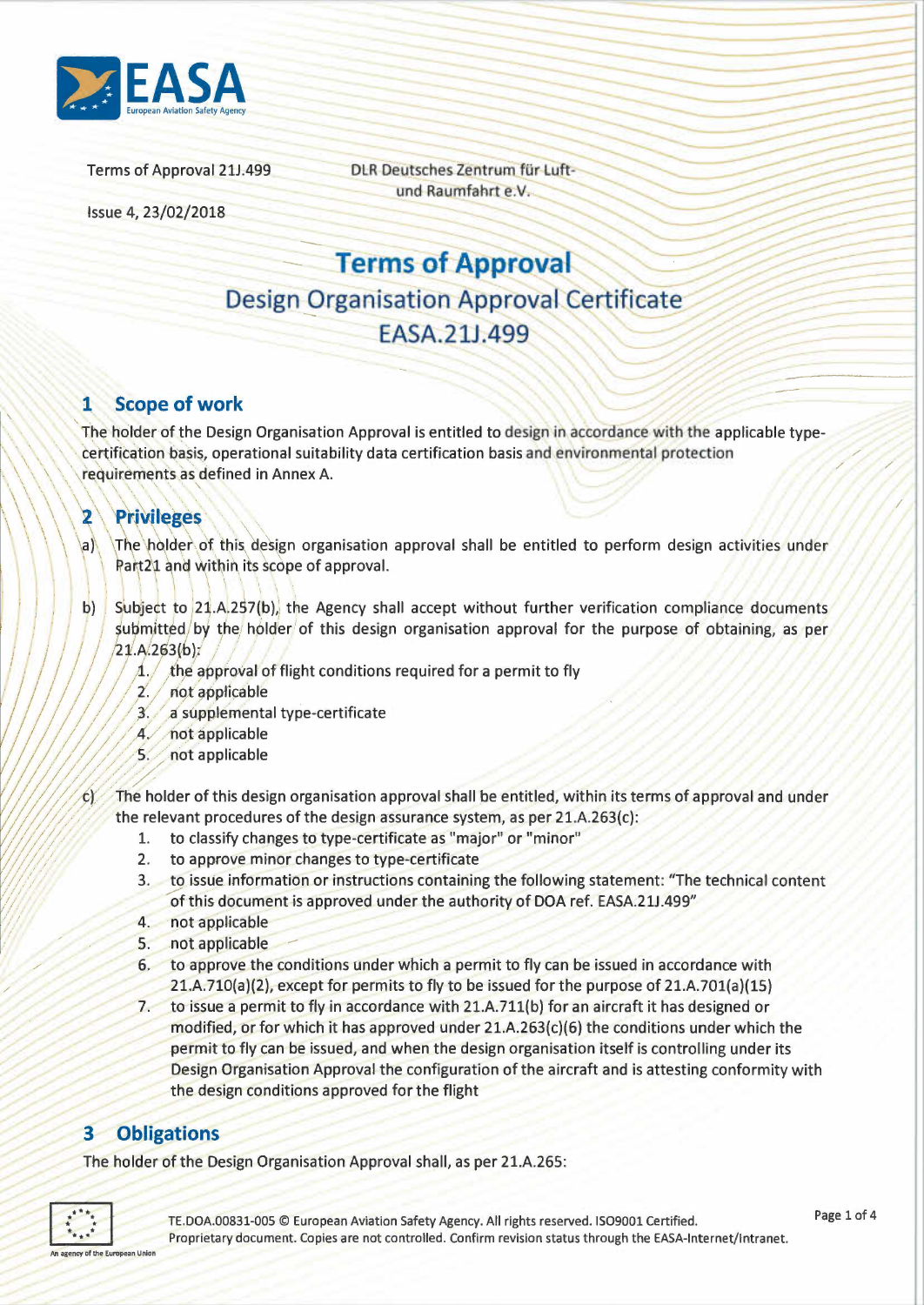

DLR Deutsches Zentrum für Luftund Raumfahrt e.V.

Issue 4, 23/02/2018

- $a)$ maintain the handbook in conformity with the design assurance system;
- b) ensure that this handbook is used as a basic working document within the organisation;
- determine that the design of products, or changes thereof, as applicable, comply with applicable  $c)$ requirements and have no unsafe feature;
- except for minor changes approved under the privilege of paragraph 2(c), provide to the Agency  $\mathsf{d}$ statements and associated documentation confirming compliance with paragraph 3(c);
- provide to the Agency information or instructions related to required actions under Part 21 point  $e)$ 21.A.3B:
- under the privilege of paragraph 2(c)(6), determine the conditions under which a permit to fly can be  $\mathcal{R}$ issued;
- under the privilege of paragraph 2(c)(7), establish compliance with Part 21 point 21.A.711(b) and  $g)$ 21.A.711(e) before issuing a permit to fly to an aircraft.

Date of issue: 23/02/2018

**P.P. Markus GOERNEMANN Head of Design Organisations Department** 

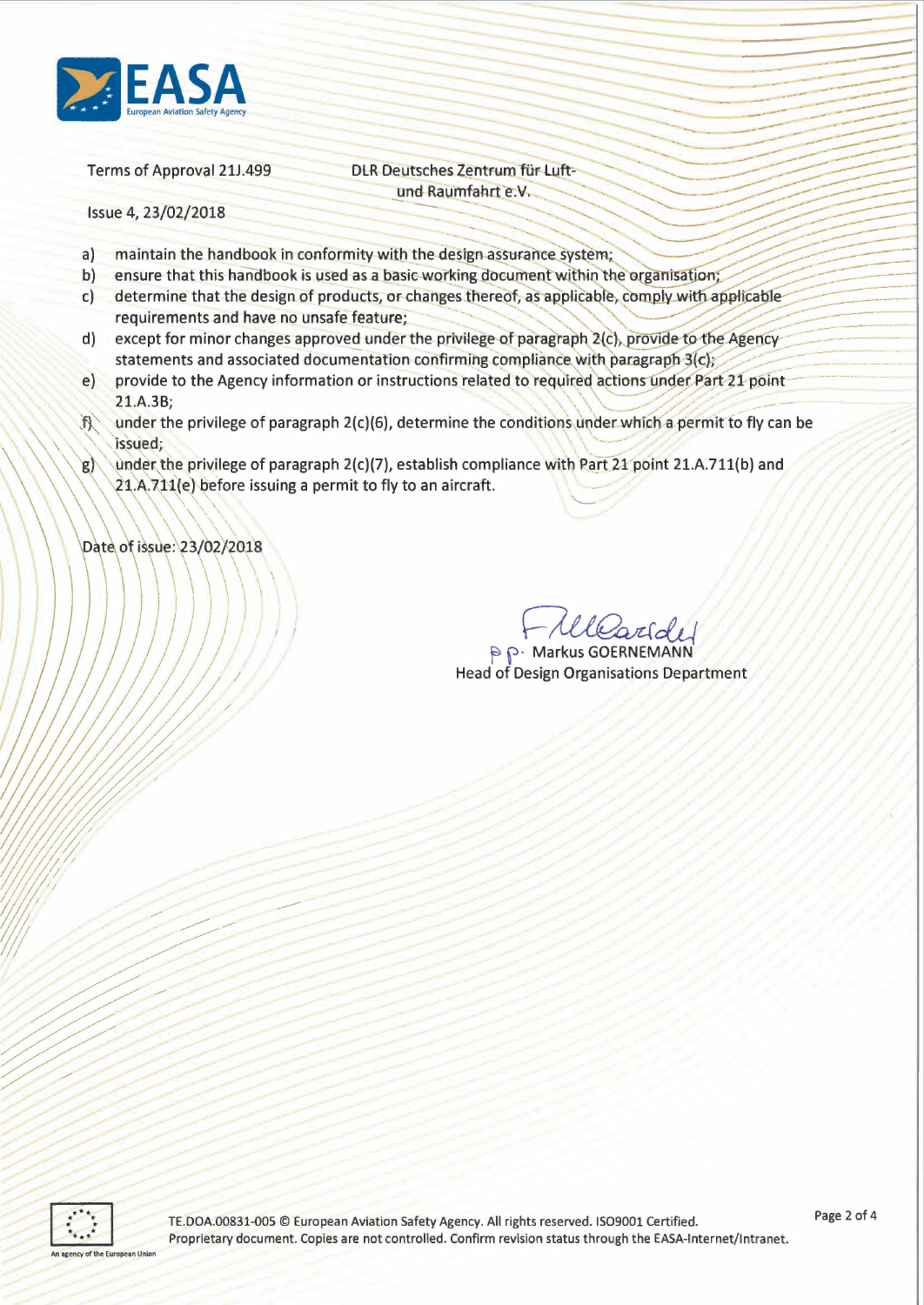

DLR Deutsches Zentrum für Luftund Raumfahrt e.V.

Issue 4, 23/02/2018

**Annex A** 

**Scope of work** 

|                                              | ē | STC | major chang | minor change | major repairs | minor repairs | ght conditio | €<br>g<br>permit |  |
|----------------------------------------------|---|-----|-------------|--------------|---------------|---------------|--------------|------------------|--|
| re anropland                                 |   |     |             |              |               |               |              |                  |  |
| <b>Avionics</b>                              |   |     |             |              |               |               |              |                  |  |
| <b>Autoflight systems</b>                    |   |     |             |              |               |               |              |                  |  |
| <b>Communication systems</b>                 |   |     |             |              |               |               |              |                  |  |
| Diagnostic and Maintenance systems           |   |     |             |              |               |               |              |                  |  |
| Indicating, Alerting systems                 |   |     |             |              |               |               |              |                  |  |
| <b>Navigation systems</b>                    |   |     |             |              |               |               |              |                  |  |
| <b>Recording systems</b>                     |   |     |             |              |               |               |              |                  |  |
| Surveillance systems                         |   |     |             |              |               |               |              |                  |  |
| Cabin                                        |   |     |             |              |               |               |              |                  |  |
| Cabin interiors                              |   |     |             |              |               |               |              |                  |  |
| Cargo compartments                           |   |     |             |              |               |               |              |                  |  |
| Electrical cabin systems                     |   |     |             |              |               |               |              |                  |  |
| External schemes, placards and markings      |   |     |             |              |               |               |              |                  |  |
| Flight deck interiors                        |   |     |             |              |               |               |              |                  |  |
| <b>Electrical Systems</b>                    |   |     |             |              |               |               |              |                  |  |
| Electrical generation / distribution systems |   |     |             |              |               |               |              |                  |  |
| <b>External lighting systems</b>             |   |     |             |              |               |               |              |                  |  |
| Wireless transmission systems                |   |     |             |              |               |               |              |                  |  |
| Flight                                       |   |     |             |              |               |               |              |                  |  |
| <b>Flight characteristics</b>                |   |     |             |              |               |               |              |                  |  |
| <b>Structures</b>                            |   |     |             |              |               |               |              |                  |  |
| <b>Control surfaces / Moveables</b>          |   |     |             |              |               |               |              |                  |  |
| <b>Empennage</b>                             |   |     |             |              |               |               |              |                  |  |
| <b>Fuselage</b>                              |   |     |             |              |               |               |              |                  |  |
| <b>Support for external equipment</b>        |   |     |             |              |               |               |              |                  |  |
| Wings                                        |   |     |             |              |               |               |              |                  |  |

### Legend:

**Title** Title **Within scope** 

**Outside scope** 

TE.DOA.00831-005 © European Aviation Safety Agency. All rights reserved. ISO9001 Certified. Proprietary document. Copies are not controlled. Confirm revision status through the EASA-Internet/Intranet.

An agency of the European Union